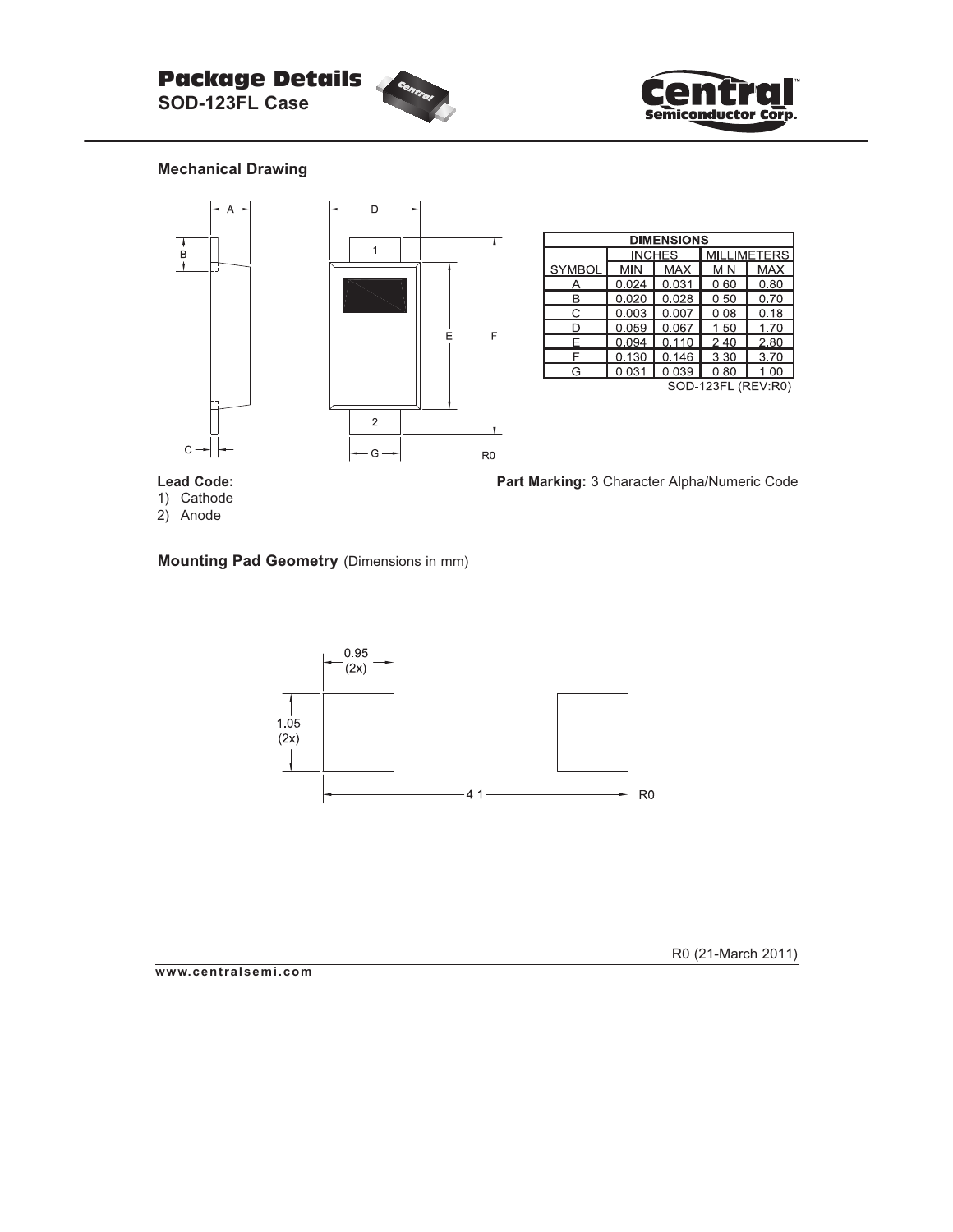

### **Tape Dimensions and Orientation** (Dimensions in mm)





Devices are taped in accordance with Electronic Industries Association Standard EIA-481-1-A

## **Packaging Base**

7" Reel = 3,000 pcs.

### **Reel Labeling Information**

**Each reel is labeled with the following information:** Central Part Number, Customer Part Number, Purchase Order Number,

Quantity, Lot Number, Date Code, Ship Date and Marking Code.

### **Reel Packing Information**

| <b>Reel</b> | <b>Reels per</b>        | Parts per               |             | <b>Box Dimensions</b> | <b>Shipping Weight (Max.)</b> |           |  |
|-------------|-------------------------|-------------------------|-------------|-----------------------|-------------------------------|-----------|--|
| <b>Size</b> | <b>Box</b><br>(Maximum) | <b>Box</b><br>(Maximum) | <b>INCH</b> | CM                    | LB                            | <b>KG</b> |  |
| 7"          | 8                       | 24,000                  | 9x9x5       | 23x23x13              | 3                             | 2         |  |
|             | 17                      | 51,000                  | 9x9x9       | 23x23x23              | 6                             | 3         |  |
|             | 40                      | 120,000                 | 21x9x9      | 53x23x23              | 13                            | 6         |  |
|             | 108                     | 324,000                 | 27x9x17     | 69x23x43              | 34                            | 16        |  |

#### **Ordering Information**

- For devices taped and reeled on 7" reels, add TR suffix to part number.
- All SMDs are available in small quantities for prototype and manual placement applications.

**www.centralsemi.com**

R0 (21-March 2011)